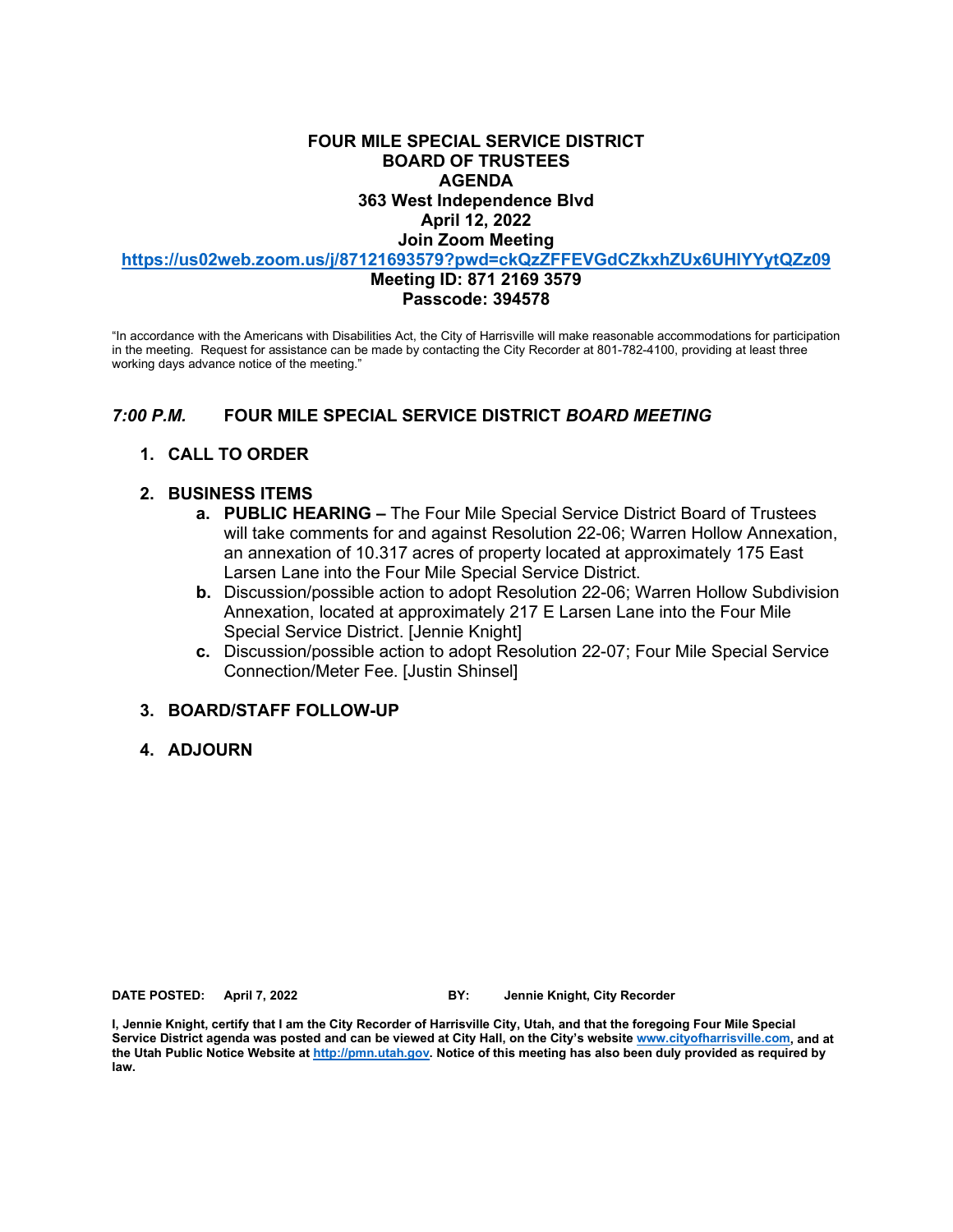# **HARRISVILLE CITY RESOLUTION 22-06**

## **WARREN HOLLOW ANNEXATION**

# **A RESOLUTION OF HARRISVILLE CITY, UTAH, ACTING ON A PETITION FOR ANNEXATION OF CERTAIN REAL PROPERTY IN ACCORDANCE WITH TITLE 17B, CHAPTER 1, PART 4,** *UTAH CODE ANNOTATED***, 1953 AS AMENDED.**

**WHEREAS,** Four Mile Special Service District (hereafter referred to as "District") is a Local District, duly organized and existing under the laws of the State of Utah; and

**WHEREAS,** Harrisville City Council is the acting Board of Trustees for the District; and

**WHEREAS**, Title 17B, Chapter 1, Part 4 of the *Utah Code Annotated* provides the process of annexation of an area into a Local District by a petition for the same; and

**WHEREAS,** the District received a petition from Patrick Burns on February 24, 2022, requesting annexation of certain real property into the present boundaries of the Four Mile Special Service District; and

**WHEREAS**, said petition contains the signature of owners of private real property that is in accordance with Utah Code Annotated §17B-1-403(1)(a)(i) or (ii), 17B-1-403(3) and 17B-1- 404(1); and

**WHEREAS**, the petition was accompanied by an accurate map, prepared by a licensed surveyor, of the area proposed for annexation;

**WHEREAS**, said petition was certified by the City Recorder in accordance with *Utah Code Annotated*, §17B-1-405, 1953, as amended, and notice was duly provided of the same;

**WHEREAS,** the City Council held its public hearing on the certified petition on April 12, 2022, after publication of the required notice;

**WHEREAS,** no timely protests have been filed and the City Council now desires to act on said certified petition;

**NOW, THEREFORE, BE IT RESOLVED** by the City Council of Harrisville City, Weber County, State of Utah, as follows:

## **Section 1. Findings.**

The City Council hereby finds as follows:

- 1. That this Annexation Petition was duly filed with and accepted by the District.
- 2. That this Annexation Petition was duly certified by the City Recorder as provided by state law.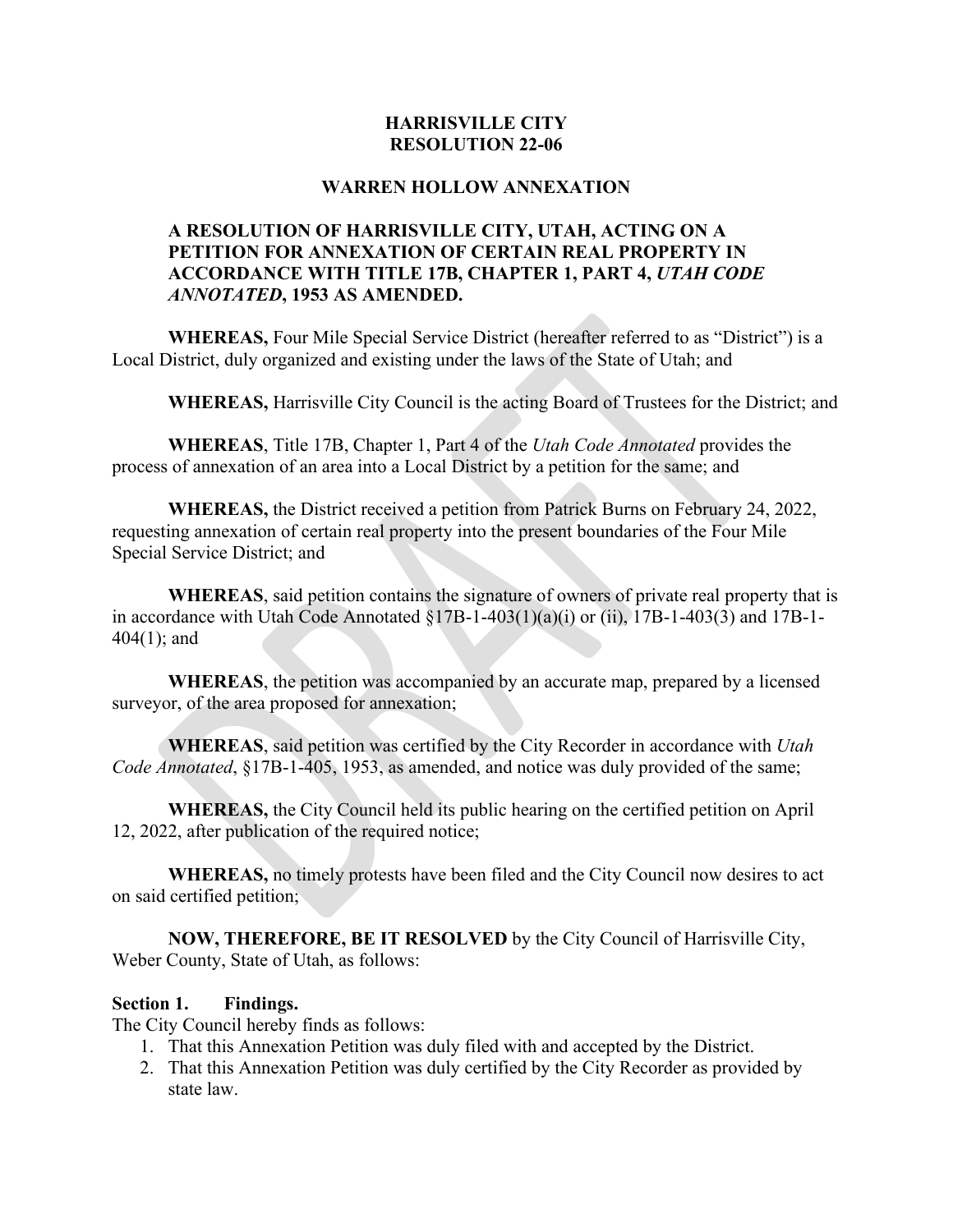- 3. That all notices have be properly posted or otherwise given.
- 4. That no protest has been filed in accordance with state law.
- 5. That the City Council held the required Public Hearing in accordance with state law.
- 6. That the City Council is the acting Board of Trustees of the District with authority to approve this Annexation in the form of this Resolution and any associated documents, including the Annexation Plat.

# **Section 2. Annexation Approved.**

In accordance with *Utah Code Annotated* §17B-1-414(1)(a), 1953 as amended, the area that is the subject of the annexation petition as provided in the Annexation Plat attached hereto as Exhibit "A" and incorporated herein by this reference, is hereby annexed as part of Four Mile Special Service District.

## **Section 3. Annexation Finalization.**

**RECORDED** this day of  $\qquad \qquad$ , 2022. **POSTED** this day of , 2022.

Staff is hereby authorized and directed to comply with the requirements of *Utah Code Annotated* §17B-1-414, 1953 as amended, to finalize this annexation. The Mayor is hereby authorized to execute any instruments associated with this annexation or to effectuate the same on behalf of the City Council.

# **Section 5. Effective Date.**

The effective date of this annexation is in accordance with the requirements established by *Utah Code Annotated* §17B-1-414, 1953 as amended.

**ADOPTED AND PASSED** by the City Council this 14<sup>th</sup> day of June, 2022.

|                                     | Municipal Council     |     |    |
|-------------------------------------|-----------------------|-----|----|
| <b>MICHELLE TAIT, Mayor</b>         | Roll Call Vote Tally: |     |    |
|                                     |                       | Yes | No |
| <b>ATTEST:</b>                      |                       |     |    |
|                                     | Mr. Wilhelmsen        |     |    |
|                                     | Mr. Weiss             |     |    |
|                                     | Mr. Christensen       |     |    |
| <b>JENNIE KNIGHT, City Recorder</b> | Mr. Jackson           |     |    |
|                                     | Mr. Loveland          |     |    |
|                                     |                       |     |    |

## **CERTIFICATE OF PASSAGE AND POSTING**

According to the provision of U.C.A. §10-3-713, 1953 as amended, I, the City Recorder of Harrisville City, hereby certify that foregoing Resolution was duly passed and published, or posted on the abovereferenced dates at the following locations: 1) City Office, 2) Cabin, and 3) 2150 North.

|  | City Recorder |
|--|---------------|
|--|---------------|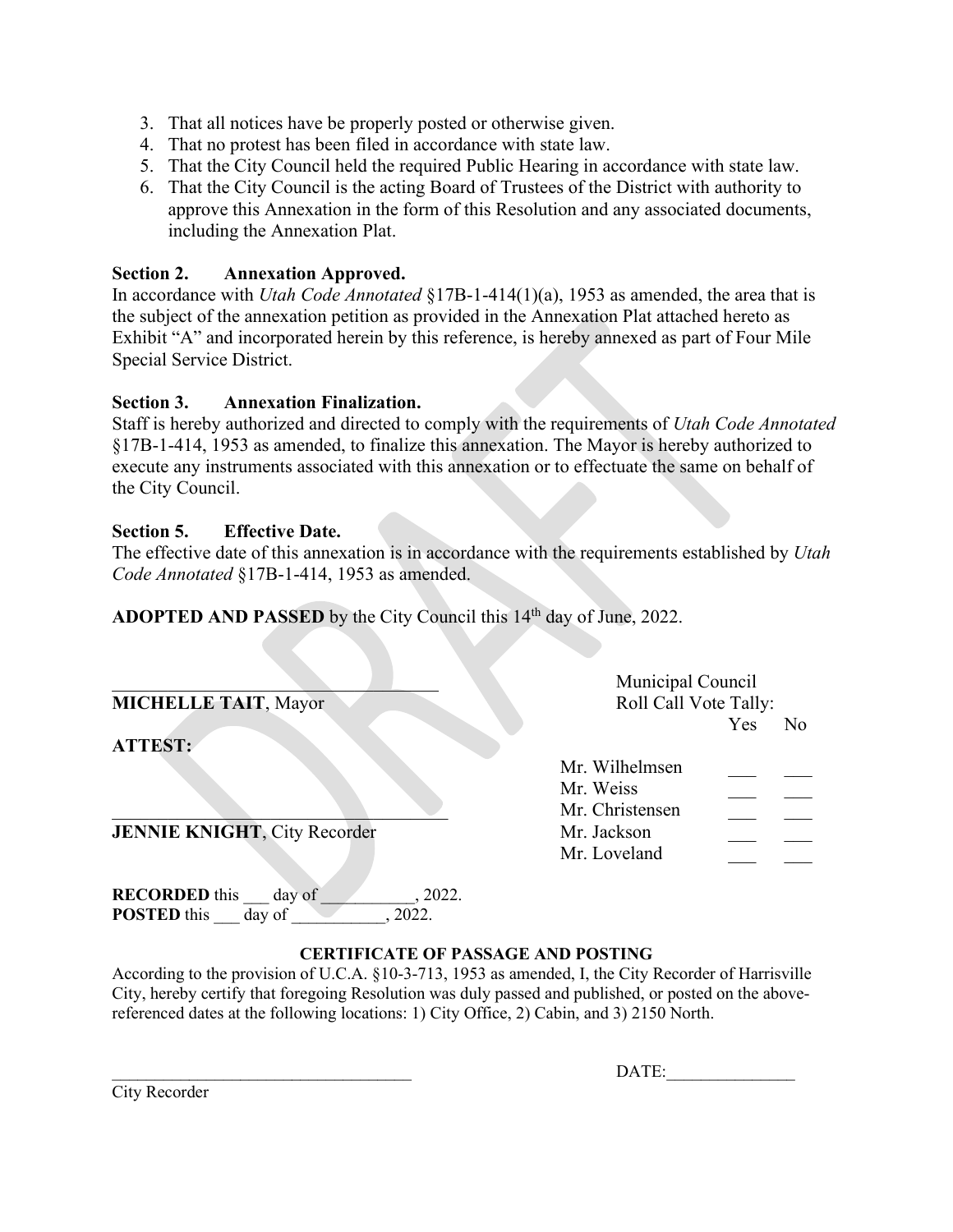### **RESOLUTION 22-07 FOUR MILE SPECIAL SERVICE DISTRICT CONNECTION/METER FEE**

### **A RESOLUTION OF FOUR MILE SPECIAL SERVICE DISTRICT ADOPTING A CONNECTION/METER FEE FOR SECONDARY WATER SERVICES; MAKING TECHNICAL CHANGES; SEVERABILITY; AND PROVIDING AN EFFECTIVE DATE.**

**WHEREAS,** Four Mile Special Service District (hereinafter "District") is a local district duly organized and existing under the laws of the State of Utah;

**WHEREAS,** Title 17B, Chapter 1 of the *Utah Code Annotated* authorizes local districts in the State of Utah to adopt service fees;

**WHEREAS,** the District finds it necessary to adopt secondary water utility and connection/meter fees to provide secondary water services within the District;

**WHEREAS,** after publication of the required notice the Board of Trustees held its public hearing on April 12, 2022, to take public comment on the proposed Resolution;

**WHEREAS,** the District deems it to be in the best interest of the health, safety, and welfare of the residents to adopt a connection/meter fee;

**NOW, THEREFORE,** be it ordained by the Board of Trustees of the Four Mile Special Service District, Utah, as follows:

#### **Section 1: Secondary Water and Enhanced Services Utility Fee**

- 1. Residential (Single-Family). A monthly residential utility fee is hereby imposed in the amount of \$40.00, per unit.
- 2. Multi-family. A monthly utility fee is hereby imposed in the amount of \$25.00, per unit.
- 3. Non-residential. A monthly utility fee is hereby imposed in the amount of \$300.00 per 40,000 square feet of area used for landscaping regardless of whether the same is actually irrigated at the time the fee is imposed.

#### **Section 2: Secondary Water Connection/Meter Fee**

 $\mathcal{L}_\text{max}$  , where  $\mathcal{L}_\text{max}$  is the set of the set of the set of the set of the set of the set of the set of the set of the set of the set of the set of the set of the set of the set of the set of the set of the se

- 1. Residential. (Single Family). A connection/meter fee is hereby imposed in the amount of \$750.00 per lot.
- 2. Multi-family. A connection/meter fee is hereby imposed in the amount of \$750.00 per unit.
- 3. Commercial. A connection/meter fee is hereby imposed in the amount of \$750.00 per Equivalent Residential Unit (ERU).
- **Section 3:** Effective Date. This Resolution shall be effective immediately upon passage and adoption.

PASSED AND APPROVED by the Board of Trustees on this day of  $\qquad \qquad$ , 2022.